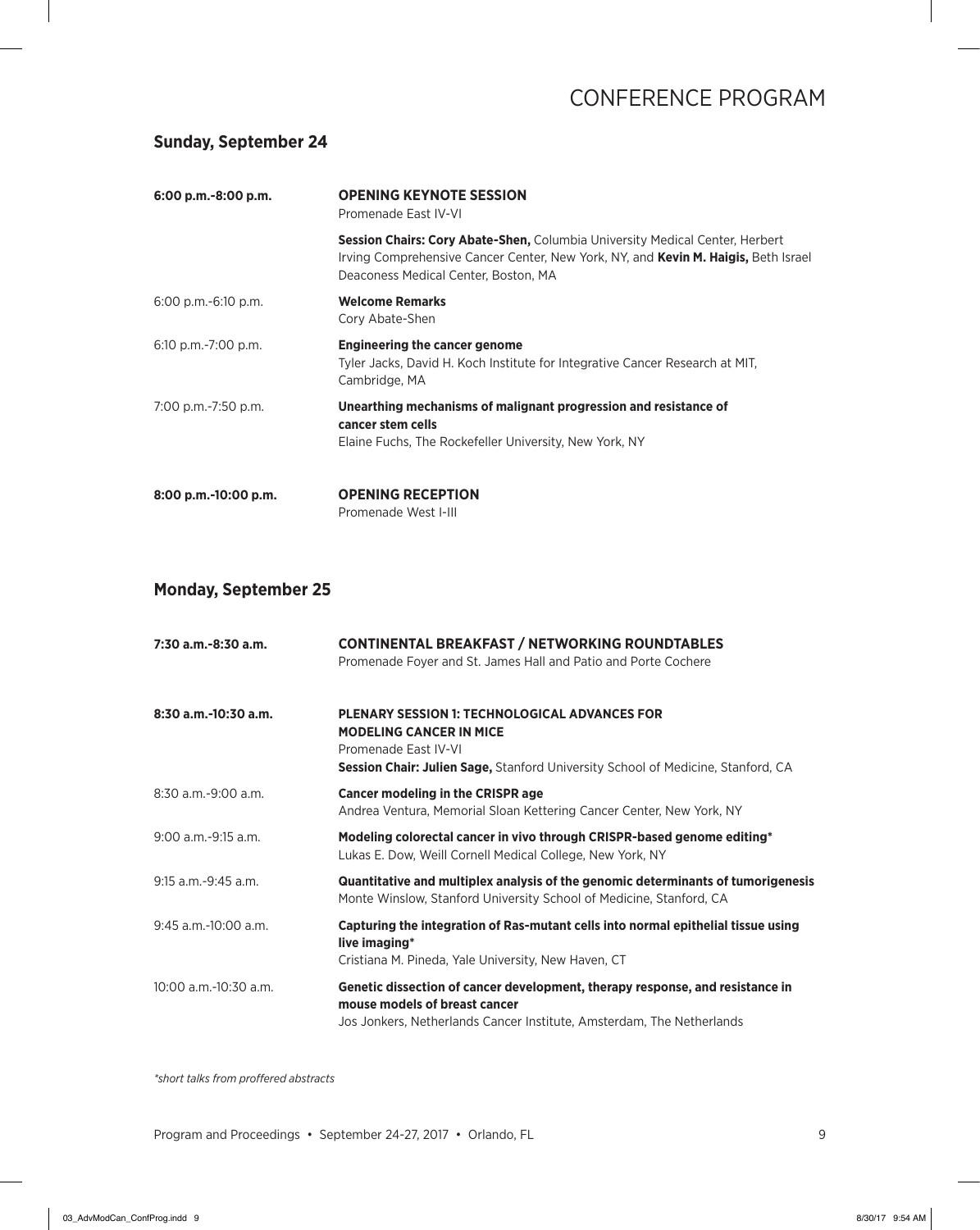|       | 10:30 a.m.-11:00 a.m.                                                                                                                                     | <b>BREAK</b><br>Promenade Foyer                                                                                                                                                                                |
|-------|-----------------------------------------------------------------------------------------------------------------------------------------------------------|----------------------------------------------------------------------------------------------------------------------------------------------------------------------------------------------------------------|
|       | 11:00 a.m.-1:00 p.m.                                                                                                                                      | <b>PLENARY SESSION 2:</b><br><b>ELUCIDATING CANCER MECHANISMS USING MOUSE MODELS</b><br>Promenade East IV-VI<br>Session Chair: Karen M. Cichowski, Brigham & Women's Hospital, Boston, MA                      |
|       | $11:00$ a.m.- $11:30$ a.m.                                                                                                                                | Driver mutations and cell-of-origin as critical factors determining the phenotypic<br>characteristics of thoracic tumor subtypes<br>Anton J.M. Berns, Netherlands Cancer Institute, Amsterdam, The Netherlands |
|       | 11:30 a.m.-11:45 a.m.                                                                                                                                     | The tumor suppressor BAP1 regulates the Hippo pathway in pancreatic ductal<br>adenocarcinoma*<br>Anwesha Dey, Genentech Inc., South San Francisco, CA                                                          |
|       | 11:45 a.m.-12:15 p.m.                                                                                                                                     | Deconstructing p53 pathways in tumor suppression<br>Laura D. Attardi, Stanford University School of Medicine, Stanford, CA                                                                                     |
|       | 12:15 p.m.-12:30 p.m.                                                                                                                                     | p120 catenin loss drives pancreatic cancer EMT and metastasis through activation<br>of calcium signaling*<br>Jason R. Pitarresi, University of Pennsylvania, Philadelphia, PA                                  |
|       | 12:30 p.m.-1:00 p.m.                                                                                                                                      | Somatic p53 mutations drive development of triple-negative breast cancer with<br>evolutionarily distinct metastases<br>Guillermina Lozano, The University of Texas MD Anderson Cancer Center, Houston, TX      |
|       | 1:00 p.m.-1:15 p.m.                                                                                                                                       | <b>POSTER SESSION A HIGHLIGHTS</b><br>Promenade East IV-VI                                                                                                                                                     |
| (A01) | breast cancer                                                                                                                                             | Somatic engineering of the mammary gland for the development of novel mouse models of triple-negative<br>Stefano Annunziato, Netherlands Cancer Institute, Amsterdam, The Netherlands                          |
| (A02) |                                                                                                                                                           | Potent synergism between FBXW7 and PI3K signaling in a mouse model of endometrial carcinogenesis<br>Ileana C. Cuevas, UT Southwestern Medical Center, Dallas, TX                                               |
| (A03) | Perturbation of proteostasis is lethal in SMARCB1-deficient tumors<br>Giannicola Genovese, The University of Texas MD Anderson Cancer Center, Houston, TX |                                                                                                                                                                                                                |
| (A04) | in melanoma                                                                                                                                               | Cross-species oncogenomics approach identifies PTPN11 as an oncogene and potential therapeutic target<br>Minjung Kim, Moffitt Cancer Center, Tampa, FL                                                         |
| (A05) | Investigating mechanisms of obesity-mediated pancreatic cancer progression<br>Mandar Deepak Muzumdar, Koch Institute at MIT, Cambridge, MA                |                                                                                                                                                                                                                |
|       | 1:15 p.m.-3:30 p.m.                                                                                                                                       | <b>POSTER SESSION A / LUNCH</b><br>Promenade West I-III                                                                                                                                                        |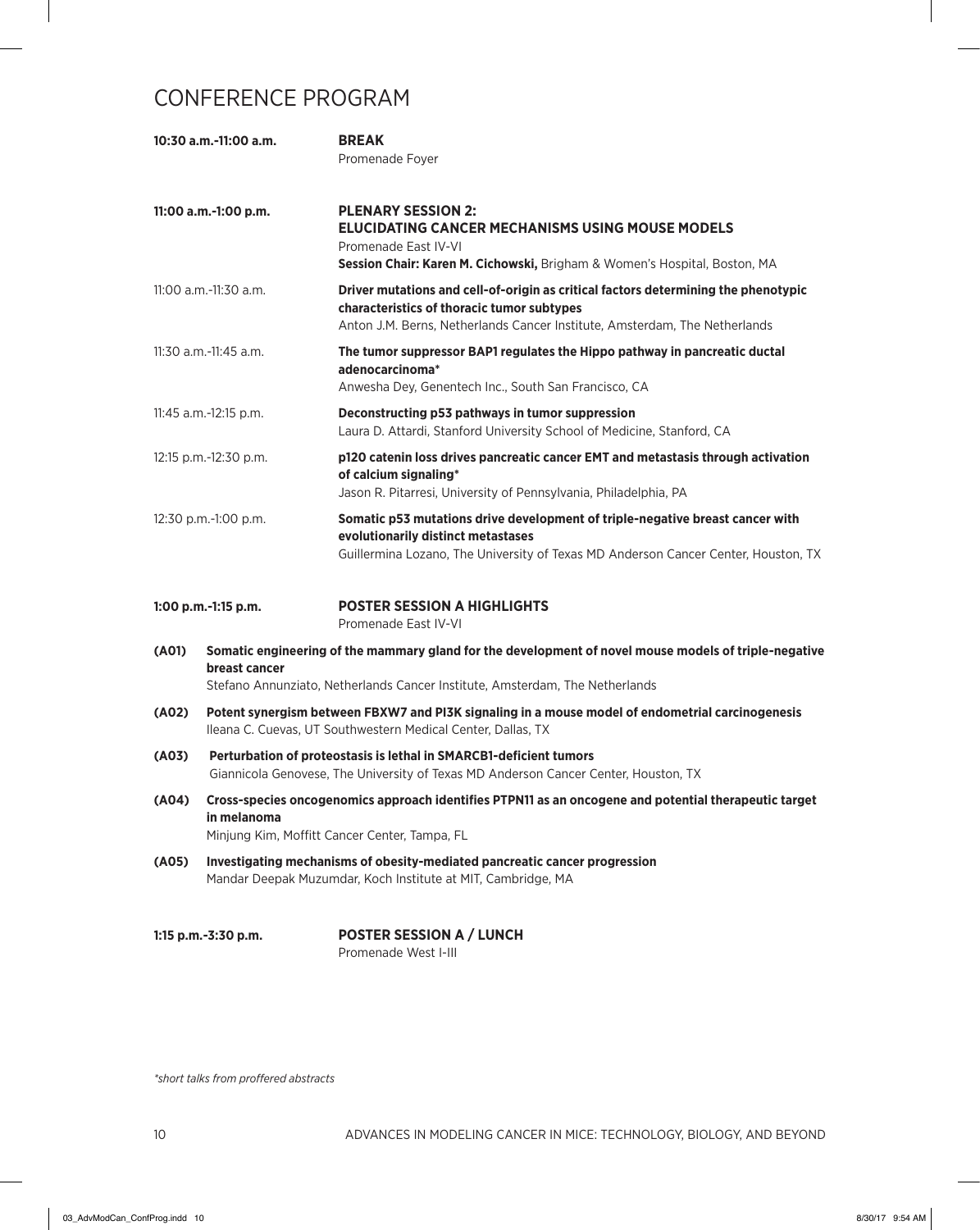| 4:00 p.m.-6:00 p.m.      | <b>PLENARY SESSION 3: MODELING THE TUMOR MICROENVIRONMENT</b><br>Promenade East IV-VI<br>Session Chair: Kwok-Kin Wong, New York University (NYU) Langone Medical Center,<br>New York, NY                                                                      |
|--------------------------|---------------------------------------------------------------------------------------------------------------------------------------------------------------------------------------------------------------------------------------------------------------|
| 4:00 p.m.-4:30 p.m.      | <b>Metabolic recycling in cancer</b><br>Marcia Haigis, Harvard Medical School, Boston, MA                                                                                                                                                                     |
| $4:30$ p.m.- $4:45$ p.m. | Lineage specifiers SOX2 and NKX2-1 inversely regulate lung tumor immune<br>microenvironment*<br>Trudy G. Oliver, University of Utah, Salt Lake City, UT                                                                                                       |
| 4:45 p.m.-5:15 p.m.      | Evaluation of the microenvironment in antitumor immune responses<br>Marcus W. Bosenberg, Yale University School of Medicine, New Haven, CT                                                                                                                    |
| 5:15 p.m.-5:30 p.m.      | Contribution of mutant microenvironment to hereditary cancer: Single-cell gene<br>expression profiling of a genetically engineered mouse model of human hereditary<br><b>BRCA1-related breast cancer*</b><br>Carman M. Li, Harvard Medical School, Boston, MA |
| 5:30 p.m.-6:00 p.m.      | Tumor microenvironment: Stroma-tumor cell signaling defined by a<br>cross-species approach<br>Gustavo W. Leone, Medical University of South Carolina Hollings Cancer Center,<br>Charleston, SC                                                                |

### **Tuesday, September 26**

| 7:30 a.m.-8:30 a.m.      | <b>CONTINENTAL BREAKFAST / NETWORKING ROUNDTABLES</b><br>Promenade Foyer and St. James Hall and Patio and Porte Cochere                                                                                                  |
|--------------------------|--------------------------------------------------------------------------------------------------------------------------------------------------------------------------------------------------------------------------|
| $8:30$ a.m.-10:30 a.m.   | <b>PLENARY SESSION 4:</b><br>STEM CELLS AND DEVELOPMENTAL PATHWAYS IN CANCER<br>Promenade Fast IV-VI<br><b>Session Chair: Michael M. Shen, Columbia University College of Physicians &amp;</b><br>Surgeons, New York, NY |
| $8:30$ a.m.-9:00 a.m.    | Intra- and intertumoral heterogeneity and response to therapy in mouse models<br>of SCLC<br>Julien Sage, Stanford University School of Medicine, Stanford, CA                                                            |
| $9:00$ a.m.- $9:15$ a.m. | Elucidating mechanisms of p53-deficient breast cancer development via lineage<br>tracing and clonal analysis*<br>Zhe Li, Brigham & Women's Hospital and Harvard Medical School, Boston, MA                               |
| 9:15 a.m.-9:45 a.m.      | Imaging stem cell signals in cancer heterogeneity and therapy resistance<br>Tannishtha Reya, University of California San Diego, La Jolla, CA                                                                            |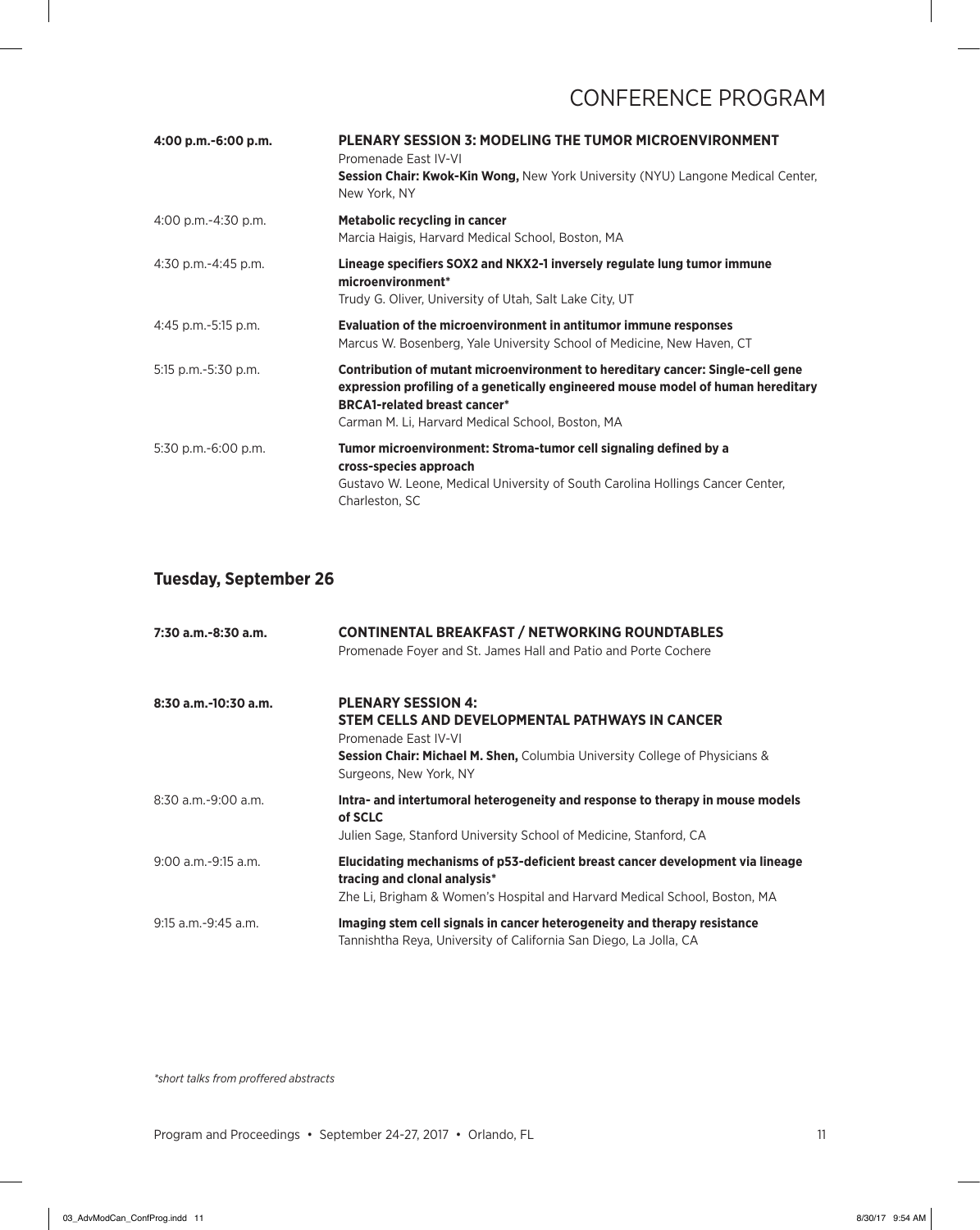| $9:45$ a.m.-10:00 a.m.     | Altered nucleolar trafficking of the Blm helicase in the mouse reduces size,<br>increases DNA damage and tumor susceptibility, and facilitates premature aging*<br>Joanna L. Groden, The Ohio State University College of Medicine, Columbus, OH |
|----------------------------|--------------------------------------------------------------------------------------------------------------------------------------------------------------------------------------------------------------------------------------------------|
| 10:00 a.m.-10:30 a.m.      | Lessons from modeling neural tumors in mice<br>Luis F. Parada, Memorial Sloan Kettering Cancer Center, New York, NY                                                                                                                              |
| 10:30 a.m.-11:00 a.m.      | <b>BREAK</b><br>Promenade Foyer                                                                                                                                                                                                                  |
| 11:00 a.m.-1:00 p.m.       | PLENARY SESSION 5: GENETICS, GENOMICS, AND SYSTEMS BIOLOGY<br>Promenade East IV-VI<br>Session Chair: Monte M. Winslow, Stanford University School of Medicine,<br>Stanford, CA                                                                   |
| $11:00$ a.m.- $11:30$ a.m. | Normal and cancer stem cells in multistage carcinogenesis<br>Allan Balmain, UCSF Helen Diller Family Comprehensive Cancer Center,<br>San Francisco, CA                                                                                           |
| 11:30 a.m.-11:45 a.m.      | Clonal dynamics during breast cancer dormancy and recurrence*<br>James V. Alvarez, Duke University, Durham, NC                                                                                                                                   |
| 11:45 a.m.-12:15 p.m.      | The global proteome and phospho-proteome of K-Ras mutant tissues<br>Kevin M. Haigis, Beth Israel Deaconess Medical Center, Boston, MA                                                                                                            |
| 12:15 p.m.-12:30 p.m.      | RNA sequencing-based analysis of transposon-induced tumors reveals novel<br>insights into disease pathogenesis*<br>David A. Largaespada, University of Minnesota, Minneapolis, MN                                                                |
| 12:30 p.m.-1:00 p.m.       | Of mice and men: Using systems biology approaches to study human cancer<br>Cory Abate-Shen, Columbia University Medical Center, Herbert Irving Comprehensive<br>Cancer Center, New York, NY                                                      |
| 1:00 p.m.-2:30 p.m.        | <b>LUNCH ON OWN</b>                                                                                                                                                                                                                              |
| 2:30 p.m.-4:15 p.m.        | <b>PLENARY SESSION 6:</b><br><b>BEYOND GENETICALLY ENGINEERED MOUSE MODELS</b><br>Promenade East IV-VI<br>Session Chair: Guillermina Lozano, The University of Texas MD Anderson Cancer<br>Center, Houston, TX                                   |
| 2:30 p.m.-3:00 p.m.        | GEMMs and GEOs to characterize pancreatic cancer initiation and progression<br>David A. Tuveson, Cold Spring Harbor Laboratory Cancer Center,<br>Cold Spring Harbor, NY                                                                          |
| 3:00 p.m.-3:30 p.m.        | <b>Organoid models of bladder cancer</b><br>Michael M. Shen, Columbia University College of Physicians & Surgeons, New York, NY                                                                                                                  |
| 3:30 p.m.-3:45 p.m.        | Investigating lung cancer cells-of-origin using three-dimensional organoid cultures*<br>Christine Fillmore Brainson, University of Kentucky, Lexington, KY                                                                                       |
| 3:45 p.m.-4:15 p.m.        | The tumor immune landscape and heterogeneity projects<br>Pier Paolo Pandolfi, Beth Israel Deaconess Medical Center, Boston, MA                                                                                                                   |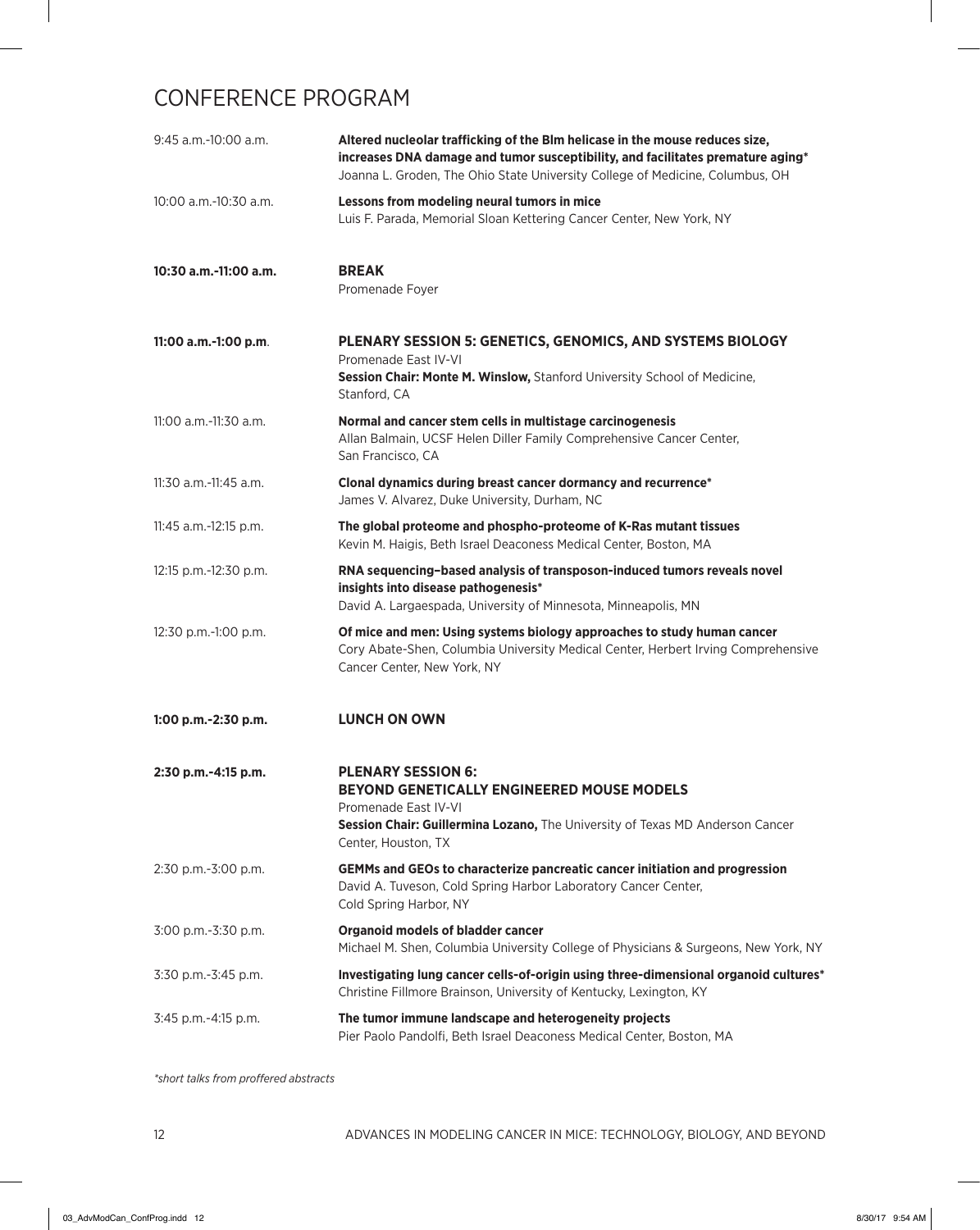**4:15 p.m.-4:45 p.m. BREAK**  Promenade Foyer **4:45 p.m.-5:40 p.m. KEYNOTE ADDRESS** Promenade East IV-VI **Session Chair: Katerina A. Politi,** Yale Cancer Center, New Haven, CT **Interrogating cancer drivers and dependencies using non-germline mouse models** Scott W. Lowe, Memorial Sloan Kettering Cancer Center, New York, NY **5:40 p.m.-5:55 p.m. POSTER SESSION B HIGHLIGHTS** Promenade East IV-VII **(B01) A genetically engineered mouse model of de novo bone metastasis** Juan Martin Arriaga, Columbia University Medical Center, New York, NY **(B02) Neutrophils and Snail orchestrate the establishment of a pro-tumor microenvironment in lung adenocarcinoma** Etienne Meylan, Ecole Polytechnique Fédérale de Lausanne, Lausanne, Switzerland **(B03) Acinar cell expansion: A new step in pancreatic tumorigenesis** Patrick Neuhoefer, Stanford University, Stanford, CA **(B04) Activating K-RasA146T mutations induce Mapk-dependent hyperproliferation in the intestinal epithelium** Emily Poulin, Beth Israel Deaconess Medical Center, Boston, MA **(B05) BRAF inhibition and cytokine therapy for melanoma: A novel rational combined approach** Gabriele Romano, The University of Texas MD Anderson Cancer Center, Houston, TX **(B06) A SOX9+ bile duct progenitor as a cell of origin of hepatocellular carcinoma** Patrick Viatour, Children's Hospital of Philadelphia, Philadelphia, PA

**6:00 p.m.-8:30 p.m. POSTER SESSION B/RECEPTION** Promenade West I-III

#### **Wednesday, September 27**

| 7:30 a.m.-8:15 a.m. | <b>CONTINENTAL BREAKFAST / NETWORKING ROUNDTABLES</b><br>Promenade Foyer and St. James Hall and Patio and Porte Cochere |
|---------------------|-------------------------------------------------------------------------------------------------------------------------|
| 8:15 a.m.-9:45 a.m. | <b>PLENARY SESSION 7: TARGETING THE TUMOR MICROENVIRONMENT</b>                                                          |
|                     | Promenade Fast IV-VI                                                                                                    |
|                     | Session Chair: Martin McMahon, University of Utah Huntsman Cancer Institute, Salt                                       |
|                     | Lake City, UT                                                                                                           |